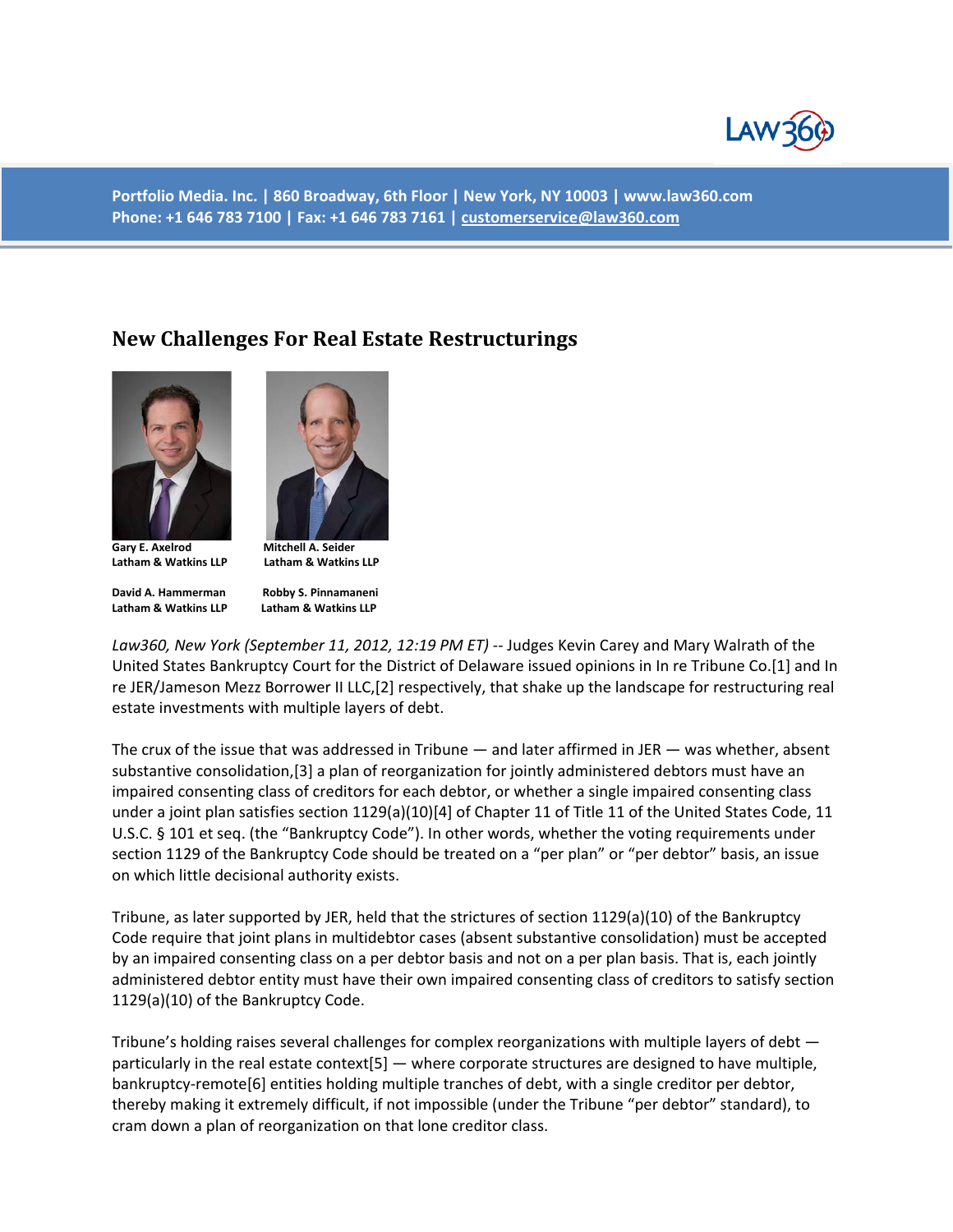This article provides a brief discussion of the Tribune and JER opinions; and the potential implications of these opinions on real estate restructurings including the availability of "cramdown"[7] under section 1129(b) of the Bankruptcy Code.

## **Tribune**

In Tribune, Judge Carey issued a 126-page opinion denying confirmation of two competing plans of reorganization because, among other things, the plans did not satisfy section 1129(a)(10) of the Bankruptcy Code. Under one of the plans, only two of 111 debtors had an impaired consenting class and under an alternative plan, only 72 of 111 debtors had an impaired consenting class.

Judge Carey's ruling, relying largely on statutory interpretation, highlights that section 1129(a)(10), in the absence of substantive consolidation, must be satisfied on a per debtor basis and not on a per plan basis. The practical outcome of this conclusion is that section 1129(a)(10) required each of the 111 debtors to have an impaired consenting class and that, absent substantive consolidation, having only one impaired class from any (rather than each) debtor under a jointly administered plan will not satisfy section 1129(a)(10) of the Bankruptcy Code.

## **JER**

JER is a case with different facts than Tribune but nonetheless affirms Tribune's section 1129, perdebtor analysis. JER/Jameson Mezz Borrower II LLC ("Mezz 2") filed for Chapter 11 protection on the eve of its sole creditor's ("Colony") planned UCC auction of its sole asset, the membership interest in its subsidiary, who itself was the borrower under a structurally senior mezzanine loan.

Colony sought to, among other things, dismiss Mezz II's bankruptcy case for bad faith as a litigation tactic to forestall the auction, and claimed that Mezz II had no rehabilitation prospects as a going concern because the entity had no active operations or direct employees.

Relying on Tribune, Judge Walrath dismissed the case and agreed that there was no realistic chance of reorganization because, among other things, no plan could be confirmed absent Colony's consent.[8] Absent substantive consolidation with its other debtor affiliates, Mezz II would need at least one impaired consenting class to confirm a plan, however, because Colony was the sole creditor entitled to vote on the plan, no such other impaired consenting creditor existed.[9]

## **Real Estate Restructuring Implications**

Although at this juncture it is unclear whether other jurisdictions will adopt the "per debtor" analysis utilized in Tribune and JER, these decisions raise many issues for real estate companies evaluating restructuring considerations.[10]

Notably, real estate companies are often structured with the use of many bankruptcy-remote (special purpose) entities that have no active operations or employees and a sole asset securing indebtedness from a single creditor. Under Tribune and JER, entities in such structures would not be able to satisfy the cramdown requirements of the Bankruptcy Code absent substantive consolidation.

Furthermore, emboldened by the precedent set by Tribune and JER, creditors may object more often to debtor plans that incorporate a "per plan" impaired consenting class scheme. These constraints may cause real estate companies to reevaluate which debtors they place into bankruptcy or alternatively, seek substantive consolidation.

In addition, joint plans of reorganization are traditionally utilized for the convenience of the parties and the court. As the Tribune court notes, however, while joint plans may propose a single distribution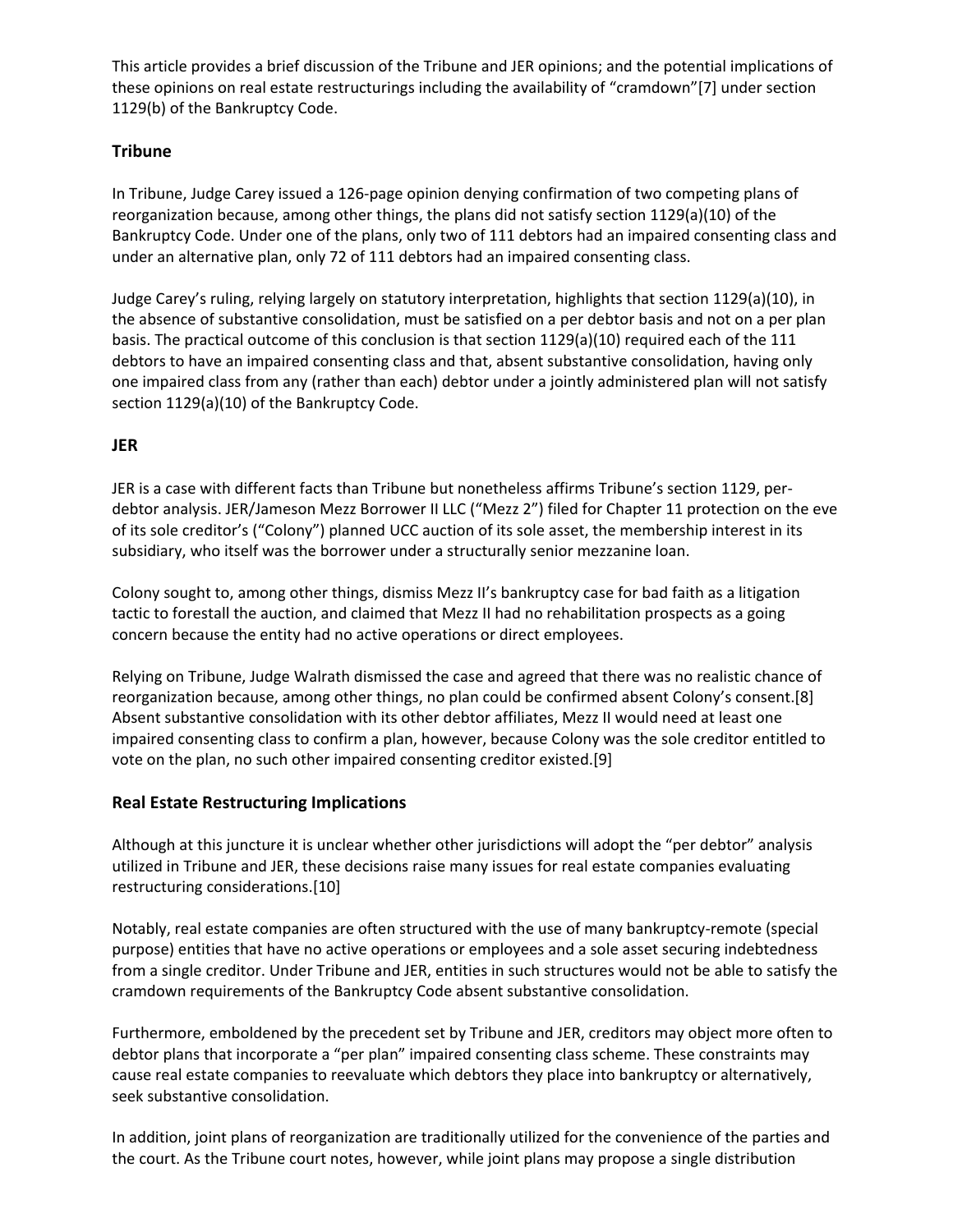scheme, in which sources of plan funding and distribution are designed without regard to where assets are found or where liabilities lie, typically, those distribution schemes are reached after consensus is reached between the various stakeholders (or the lack of an objection).

But, as Tribune and JER highlight, convenience alone is not sufficient reason to disturb the rights of impaired classes of creditors of a debtor not meeting the confirmation standards of section 1129 of the Bankruptcy Code. In other words, in real estate restructurings with multiple layers of debt, parties may need to focus on consensus far earlier and far more aggressively than before Tribune and JER.

Ultimately, Tribune and JER raise interesting and novel issues for companies with complex capital structures where, absent substantive consolidation, corporate separateness will be enforced throughout the bankruptcy case. In such cases, plan proponents will need to develop a new methodology for obtaining the requisite impaired consenting class vote on a "per debtor" basis.

--By Gary E. Axelrod, Mitchell A. Seider, Robby S. Pinnamaneni and David A. Hammerman, Latham & Watkins LLP

*Gary Axelrod is a partner in the Chicago office of Latham & Watkins. His practice focuses on complex business transactions in the real estate, hospitality, gaming and leisure industries for real estate private equity sponsors and funds, REITs, institutional investors, real estate and hotel operating companies, and entrepreneurial developers engaged in all aspects of real estate investment and development.*

*Mitchell Seider is a partner in the New York office of Latham & Watkins and global co-chairman of the firm's restructuring, insolvency & workouts practice and a member of the Latin America Practice. He focuses his practice on business reorganizations and financial restructurings.*

*Robby Pinnamaneni is a real estate associate in the Chicago office of Latham & Watkins.*

*David Hammerman is a bankruptcy associate in the New York office of Latham & Watkins.*

*The opinions expressed are those of the authors and do not necessarily reflect the views of the firm, its clients, or Portfolio Media Inc., or any of its or their respective affiliates. This article is for general information purposes and is not intended to be and should not be taken as legal advice.*

[1] In re Tribune Co., 464 B.R. 126 (Bankr. D. Del. 2011); subsequent confirmation-related opinions have been issued but do not bear on the topics covered in this article.

[2] In re JER/Jameson Mezz Borrower II LLC, 461 B.R. 293 (Bankr. D. Del. 2011).

[3] Substantive consolidation enables bankruptcy courts to disregard the legally separate status of multiple debtors, pooling their assets and administering them as though held by a single entity. 2 Collier on Bankruptcy ¶ 105.09[1][a]–[b] (15th ed. 2005), citing In re Continental Vending Machine Corp., 517 F.2d 997 (2d Cir. 1975), cert. denied sub nom. James Talcott Inc. v. Wharton, 424 U.S. 913 (1976). An order approving substantive consolidation usually creates a common fund of assets to satisfy the liabilities of separate debtor entities, cancels claims between affiliates, and allows creditors of different companies to vote together on reorganization plans. See, e.g., In re Augie/Restivo Baking Co., Ltd., 860 F.2d 515, 518 (2d Cir. 1988). The bankruptcy court in the Western District of Texas provides a good overview of the two primary substantive consolidation tests relied on in various jurisdictions. See In re Introgen Therapeutics, Inc., No. 08-012442, 2010 Bankr. LEXIS 1431 (Bankr. W.D. Tex. April 29, 2010). Under the "traditional test," when distilled down, courts essentially consider: (i) whether creditors dealt with the entities as a single economic unit and did not rely on their separate identity in extending credit; and (ii) whether the affairs of the debtors are so entangled that consolidation will benefit all creditors. Id. at 28 (quoting In re Augie/Restivo Baking Co., 860 F.2d 515, 519 (2d. Cir. 1988). Under the "balancing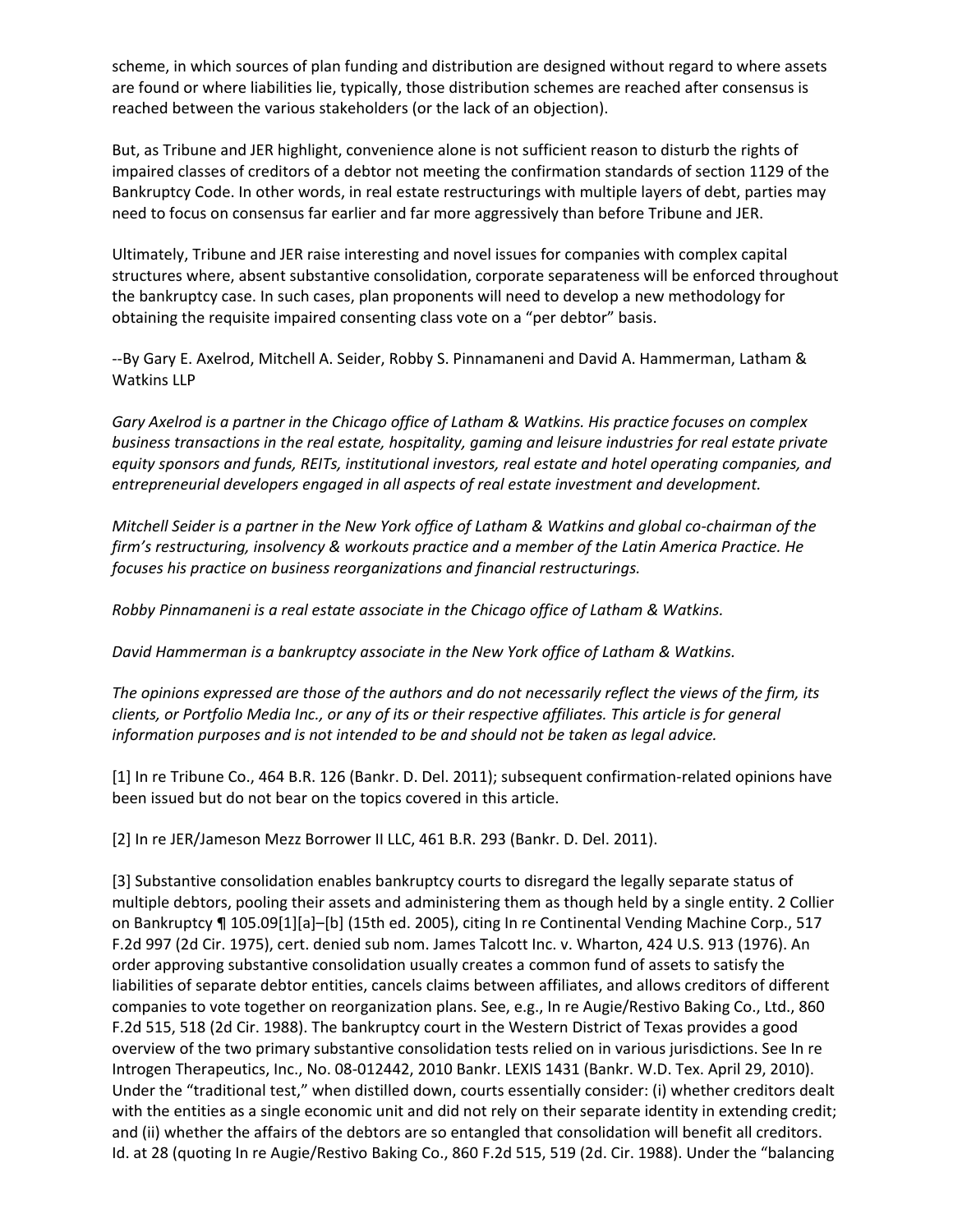test," if a party proposing consolidation shows that it is necessary to avoid some harm or realize some benefit, a presumption in favor of consolidation arises. The presumption is rebuttable by an objecting creditor which shows that it relied on the separateness of the debtors in extending credit and would suffer harm in consolidation. Id.; see also Charles Jordan Tabb, The Law of Bankruptcy §2.23 (2d Ed. 2009). If a creditor makes this showing, the court will determine whether to substantively consolidate by weighing the costs of consolidation against its benefits.

[4] Section 1129(a)(10) provides that if a class of claims is impaired under a plan of reorganization then there must be a separate consenting impaired class of claims (not including votes of insiders) in order to confirm such plan.

[5] See generally, Andrew R. Berman, "Once a Mortgage, Always a Mortgage" — The Use (and Misuse) of Mezzanine Loans and Preferred Equity Investments, 11 Stan. J.L. Bus. & Fin. 76 (2005).

[6] A bankruptcy-remote special purpose entity is structured "to protect the interests of secured creditors by ensuring that the operations of the borrower are isolated from business affairs of the borrower's affiliates and parent so that the financing of each loan stands alone on its own merits, creditworthiness and value." See In re Gen. Growth Props. Inc., 409 B.R. 43, 49 (Bankr. S.D.N.Y. 2009); see also Committee on Bankruptcy and Corporate Reorganization of The Association of the Bar of the City of New York, Structured Financing Techniques, 50 Bus. Law. 527 (1995) ("In its broadest sense, the requisite legal separation [of a bankruptcy-remote entity] is achieved by two structuring techniques: First, the assets that are to be the basis of the structured financing ... are transferred out of the entity receiving the benefits of the financing and into a special purpose vehicle. This transfer is structured so that it is 'absolute' in the sense that the original owner retains no legal or equitable interest in the assets following the transfer. The objective is to remove the assets from the bankruptcy estate of the transferor and isolate them in a special purpose vehicle. Second, the special purpose vehicle, its activities and its relationship with the transferor are structured so that the special purpose vehicle is unlikely to become the subject of a bankruptcy case and also so that its assets are unlikely to be considered part of the assets of the transferor in the event of the transferor's bankruptcy.").

[7] Section 1126(a) of the Bankruptcy Code provides that each holder of an allowed claim or interest has the right to vote to accept or reject a plan. 11 U.S.C. § 1126(a). In order to confirm such plan, section 1129(a)(8) of the Bankruptcy Code requires that each class of claims or interests must either vote to accept a plan or be unimpaired under a plan. 11 U.S.C. § 1129(a)(8). When any class of impaired claims does not vote to accept a plan, section 1129(a)(10) of the Bankruptcy Code provides an alternative: acceptance of the plan by at least one impaired class of claims, excluding insiders. 11 U.S.C. § 1129(a)(10). If a proposed plan of reorganization satisfies all the provisions of section 1129(a), including section 1129(a)(8), then it shall be confirmed. 11 U.S.C. § 1129(a). If a proposed plan satisfies all provisions of section 1129(a) except section 1129(a)(8), then it must also meet the requirements set forth in section 1129(b) to be confirmed. 11 U.S.C. § 1129(b). Under section 1129(b) a bankruptcy court may confirm a plan of reorganization, "if the plan does not discriminate unfairly, and is fair and equitable, with respect to each class of claims or interests that is impaired under, and has not accepted, the plan." Id. It is through a section 1129(b) "cramdown" that a plan of reorganization may be approved over the rejection of certain impaired classes of claims. Notably, "cramdown" or at least the threat of "cramdown" is a tactic often employed in real estate reorganizations.

[8] See JER at 19.

[9] Id.

[10] See, e.g., In re Transwest Resort Properties Inc., et al., Order Confirming Debtor's Third Amended Joint Plan of Reorganization, Case No. 10-37134 (EWH) (Bankr. D. AZ. December 29, 2011) [Docket No.